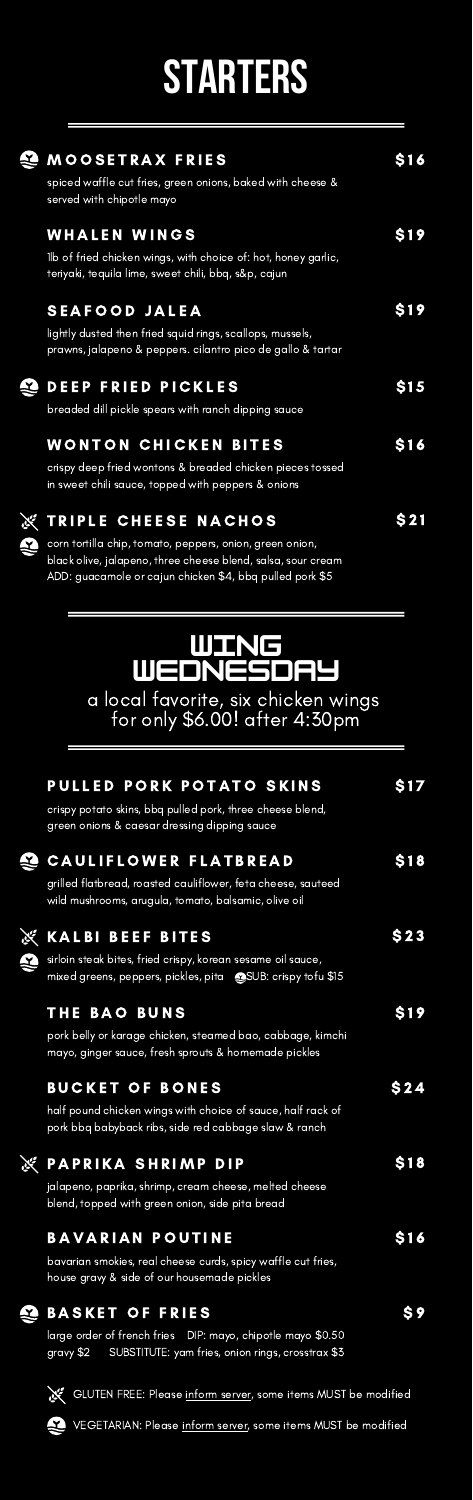## **PUB FAVORITES**

| <b>CHICKEN TENDERS</b><br>four housemade buttermilk crispy chicken tenders, baked<br>then fried, with choice of honey mustard or passion fruit dip                                                                 | <b>\$20</b> |
|--------------------------------------------------------------------------------------------------------------------------------------------------------------------------------------------------------------------|-------------|
| <b>BEER BATTERED COD</b><br>two pieces of cod in a smithers brewing last cast lager beer<br>batter, house tartar sauce & red cabbage slaw                                                                          | \$25        |
| <u>E TURKEY SALAD SANDWICH</u><br>shredded roasted turkey, diced celery & peaches mixed<br>with garlic aoili, cheddar, lettuce, tomato, marble rye                                                                 | S19         |
| Ę,<br><b>CLASSIC BEEF</b><br>DUNK<br>tender roast beef on a garlic hoagie bun with au jus<br>DELUXE UPGRADE: mushrooms, onion & mozzarella \$3                                                                     | <b>\$20</b> |
| <b>《Т.В.А SANDWICH</b><br>shredded turkey, crisp bacon, smashed avocado, jack<br>cheese, mustard & mayo on a garlic hoagie bun                                                                                     | S 1 9       |
| <b>KARAGE WAFFLE SANDWICH</b><br>crispy karage chicken thighs, crisp bacon, red cabbage<br>slaw, pickles & maple syrup between two belgium waffles                                                                 | S19         |
| <b>CHIPOTLE</b><br><b>PULLED PORK</b><br>housemade chipotle bbq sauce, pulled pork, red cabbage<br>slaw, tomato, garlic aoili & jack cheese on a garlic hoagie                                                     | <b>S20</b>  |
| ę,<br><b>STEAK SANDWICH</b><br>60z sterling silver sirloin steak, seasoned & grilled, sauteed<br>onions & mushrooms, onion rings, on a garlic hoagie bun                                                           | \$28        |
| ں<br><b>HORN'S QUESADILLA</b><br>your choice of bbq pulled pork, chicken or tofu, peppers,<br>onions, mushrooms, queso fresco & mixed cheese, whole<br>wheat soft tortilla, side housemade jalapeno cilantro salsa | <b>S20</b>  |
| <b>THE STAPLE BURGER</b><br>choice of beef or chicken, cheddar, lettuce, tomato, onion,<br>pickle, mayo, bbq sauce, on sesame brioche ADD: bacon \$1                                                               | \$21        |
| <b>TRADEMARK BURGER</b><br>THE<br>choice of beef or chicken, jack cheese, bacon, onion rings,<br>lettuce, tomato, garlic aioli, chimichurri, sesame brioche &<br>topped with a deep fried pickle                   | \$22        |
| THE CATCH BURGER<br>smithers brewing lager beer battered cod filet, red<br>cabbage slaw, pickles & tartar sauce on sesame brioche                                                                                  | \$21        |
| ں<br><b>THE HERBIVORE BURGER</b><br>impossible vegetarian patty, mozzarella, smashed avocado,<br>lettuce, tomato, mayo, crispy onion strings, sesame brioche                                                       | \$21        |
| ۵<br><b>AVOCADO RANCH WRAP</b><br>mixed greens, queso fresco, tomato, pickled onion, crispy<br>corn tortilla strips, avocado ranch, in a whole wheat tortilla<br>ADD: bbq pulled pork or cajun pulled chicken \$3  | \$18        |

è

**ISLAND SHRIMP TACOS** 

E

crispy worecestershire marinated shrimp, pickled vegetable, thousand island dressing & cilantro on three flour tortillas

#### **ON THE SIDE**

\$ 2 0

PUB FAVORITES INCLUDE: choice of fries, soup or salad UPGRADE: gluten free bread \$1, yam fries, onion rings, caesar salad, moosetrax fries, shredded cheese poutine \$3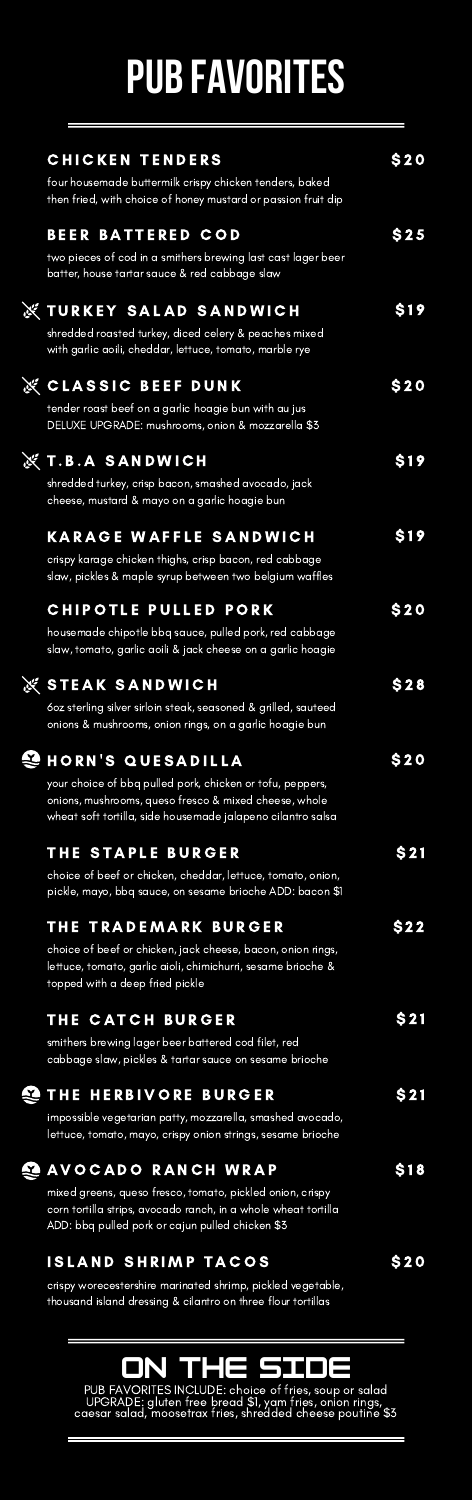## **SOUPS & SALADS**

|   | <b>SOUP OF THE MOMENT</b><br>daily housemade soup made with the freshest ingredients                                                                                                                 | S 11        |
|---|------------------------------------------------------------------------------------------------------------------------------------------------------------------------------------------------------|-------------|
|   | <b>FRENCH ONION SOUP</b><br>onion beef broth, caramelized onion, croutons, swiss cheese                                                                                                              | <b>S</b> 14 |
| 2 | <b>X CLASSIC CAESAR SALAD</b><br>romaine lettuce, bacon, crispy capers, parmesan cheese,<br>herb croutons, creamy garlic dressing                                                                    | S18         |
|   | GREEK CALAMARI SALAD<br>organic greens, peppers, pickled onions, cucumber,<br>kalamata olives, feta cheese, fried cajun calamari rings,<br>garlic herb vinaigrette, side tzatziki sauce & pita bread | S 2 5       |
|   | <b>SCHNITZEL SALAD</b><br>organic greens, cucumber, tomatoes, corn, cranberry jam,<br>warm chicken schnitzel, choice of dressing                                                                     | S 2 4       |
| x | ※ SWEET & SOUR SALAD<br>organic greens, cucumber, tomato, peppers, pineapple,<br>peaches, feta, sunflower seeds, grapefruit vinaigrette                                                              | <b>S20</b>  |
| 2 | STEAK SALAD<br>óoz sterling silver sirloin steak, organic greens, chimichurri,<br>tomato, onion, cucumber, smashed avocado, blue cheese<br>& choice of dressing                                      | S 2 8       |

ADD: tofu \$4, chicken \$5, prawns \$7, salmon or steak \$10



ask your server for today's housemade dessert selection

## **BOWLS & PASTAS**

| <b>B.Y.O.WOK BOWL</b><br>sauteed seasonal wok vegetables with your choice of:<br>SAUCES: ginger soy, peanut, teriyaki, tamarind sweet chili<br>SPICE: mild, medium, hot or extra hot   |  |
|----------------------------------------------------------------------------------------------------------------------------------------------------------------------------------------|--|
| OVER: rice, rice noodles or chow mien noodles<br>MEAT: tofu \$4, chicken \$5, prawns \$7, salmon or steak \$10                                                                         |  |
| <b>SALMON CEVICHE BOWL</b><br>fresh salmon, edamame beans, cucumber, peppers, corn,<br>seaweed tempura, diced peaches, pickled ginger, white<br>rice & passion fruit tigers milk sauce |  |
| <b>CAJUN CHICKEN PENNE</b><br>grilled chicken breast, chorizo sausage, peppers, onions,<br>tomato, parmesan cheese, cajun cream sauce, green onion                                     |  |
| TORTELLINI CARBONARA                                                                                                                                                                   |  |

è

cheese filled tortellini, bacon, onion, grana padano, parsley, grape tomatoes, creamy carbonara sauce ADD: chicken \$3